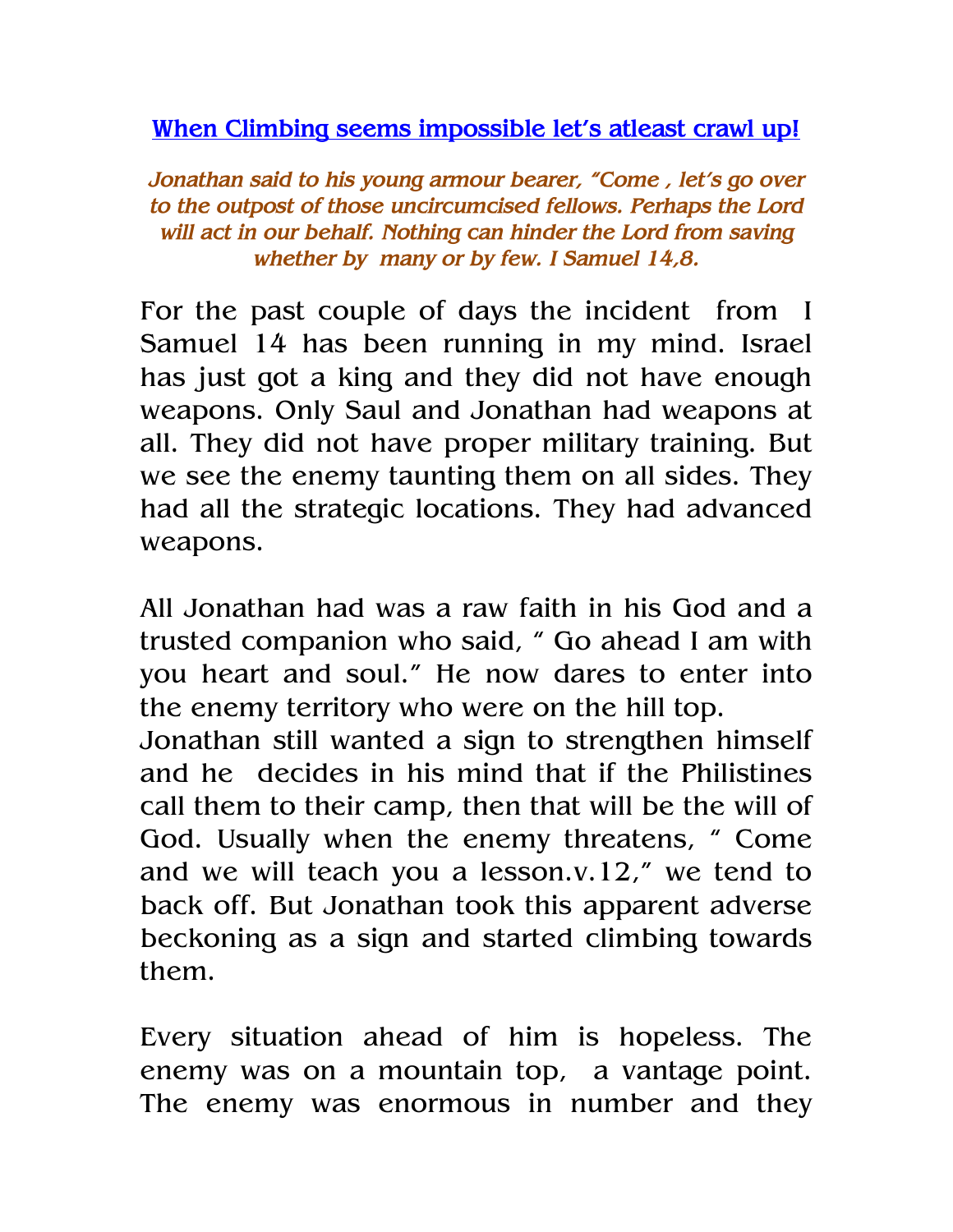only two. The way to reach the enemy camp is treacherous steep rock. We read that to reach the Philistine outpost they have to climb through a narrow strip between two sharp rocks called Bozez and Seneh.v.4. And they can only climb with both their hands and feet. "And Jonathan climbed upon his hands and knees with the armour bearer after him.v.13" That means that they cannot use the single personal weapon they had as they were climbing. They were utterly vulnerable in the open with the full sight of blood thirsty Philistines.

But this Jonathan as he begins to climb boldly proclaims, " Come up after me, for the Lord has delivered them into the hand of Israel.v.12" Just as he went boldly taking the name of the Lord, literally crawling with all his strength, with only the protection of the Lord covering Him on all sides, the Lord's hand came down heavily on the enemy. Jonathan just started to climb and the enemy fell before him. His armour bearer went after Jonathan killing every one. Then there was a mighty earthquake. All the enemy soldiers start running. The Word of God beautifully describes that they melted away. From a distance even the frightened Israelites see their enemy fleeing and now they join the chase. But even before that the Philistines own sword is against the neighbour.v.20. Since no other Israelites had any weapon, the Lord accomplished the extermination